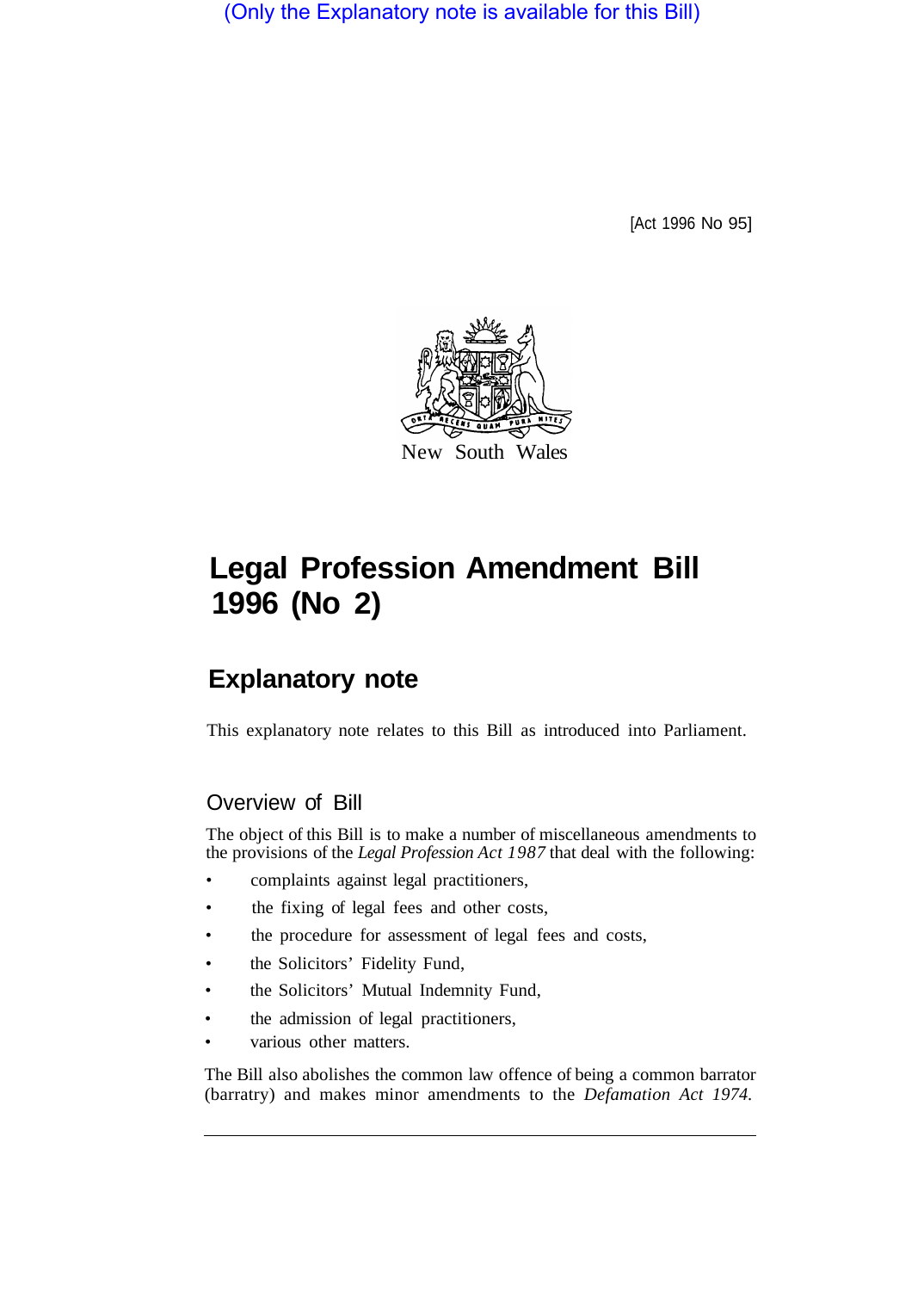Explanatory note

#### **Amendments relating to complaints against legal practitioners**

The Bill amends the provisions of the Legal Profession Act 1987 that deal with the investigation of complaints against legal practitioners, so as to do the following:

- $(a)$ to clarify that those provisions do not apply to federal judicial officers,
- $(b)$ to allow the Legal Services Commissioner to summarily dismiss a complaint against a legal practitioner on the grounds that the complaint is misconceived or lacking in substance,
- to provide for the mediation of -any complaint against a legal  $(c)$ practitioner in which the complainant seeks redress or remedy,
- $(d)$ to simplify the procedure for the investigation of complaints made against both a solicitor and a barrister in respect of the same or related facts,
- to compel legal practitioners to assist in the investigation of complaints  $(e)$ against other legal practitioners,
- $(f)$ to provide for the allegations raised in a complaint against a legal practitioner to be particularised when referred to the Legal Services Tribunal and to allow the Tribunal to vary those allegations where it is reasonable to do so,
- to protect from liability certain people involved in the investigation of  $(g)$ complaints against legal practitioners and to provide for the giving of evidence by those people.

#### **Amendments relating to costs**

The Bill also amends the provisions of the Act that deal with the fixing and assessment of legal fees and other costs, so as to do the following:

- (a) to limit the application of provisions relating to costs in matters transferred under cross-vesting legislation,
- (b) to provide for certain costs associated with enforcing certain judgments, and with the administration of estates, to be fixed by the regulations made under the Act,
- (c) to remove the obligation on the proper officer of the Supreme Court to advise parties to a costs assessment about mediation services,
- (d) to provide for the referral of a matter to a costs assessor to be revoked,
- (e) to require certain persons to produce documents and provide particulars for the purposes of a costs assessment,

Explanatory note page 2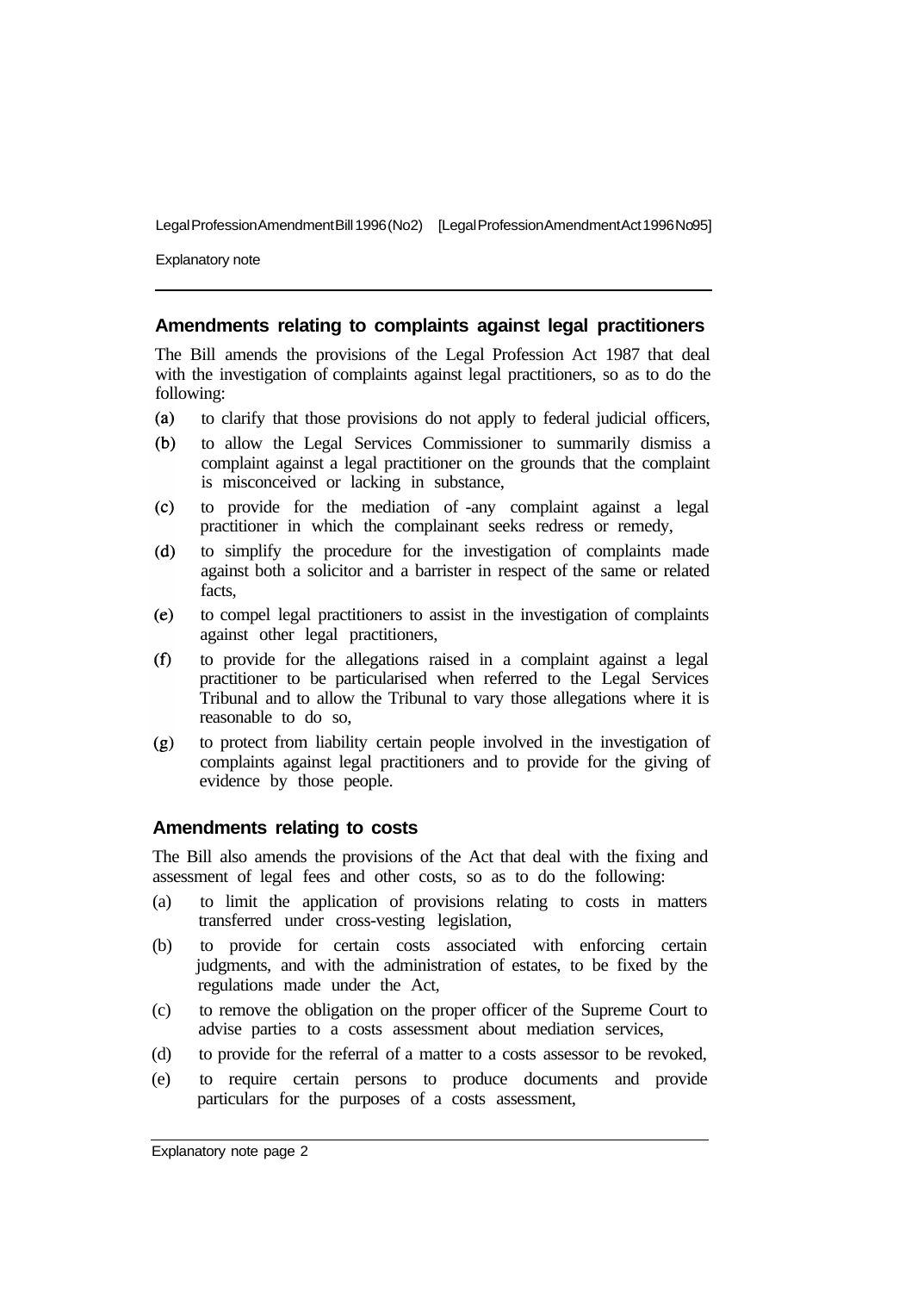Explanatory note

- to modify the matters required, or permitted, to be taken into account in the assessment of costs, (f)
- to provide for the enforcement of costs assessment orders and for the recovery of the costs of a costs assessor, (g)
- to modify the procedure for a merits appeal against a decision of a costs assessor, (h)
- to enable a costs assessor to refer to the Legal Services Commissioner any failure by a legal practitioner to comply with the provisions of the Act relating to costs and costs assessment, (i)
- to protect costs assessors from liability for matters or things done or omitted in the course of their duties under the Act. (j)

#### **Other amendments**

The Bill also amends other provisions of the Act, dealing with legal practice and other matters, so as to do the following:

- to limit the exposure of the Solicitors' Fidelity Fund in relation to claims arising from transactions occurring outside Australia and claims where the claimant shares some responsibility for their own loss, (a)
- to require a claimant from the Solicitors' Fidelity Fund to mitigate their loss, (b)
- to allow for contributions to the Solicitors' Mutual Indemnity Fund to be paid by instalment, directly to the company administering the Fund, (c)
- to clarify the operation of provisions of the Act dealing with money received by a solicitor on behalf of another person, (d)
- to enable permanent building societies and credit unions (as well as banks) to hold a solicitor's trust account funds and certain other money under the Act, (e)
- to clarify the criteria for admission as a legal practitioner, (f)
- (g) to provide for disputed or contested applications for admission as a legal practitioner to be heard by the Supreme Court,
- to provide for the costs of the Legal Profession Advisory Council and the costs assessors' rules committee to be paid from the Statutory Interest Account established under the Act, (h)
- (i) to provide for certain other costs, currently met from the Solicitors' Fidelity Fund, to also be paid from the Statutory Interest Account,
- to make other changes of a minor, consequential or ancillary nature and to make amendments by way of statute law revision, (j)
- $(k)$  to make consequential savings and transitional provisions.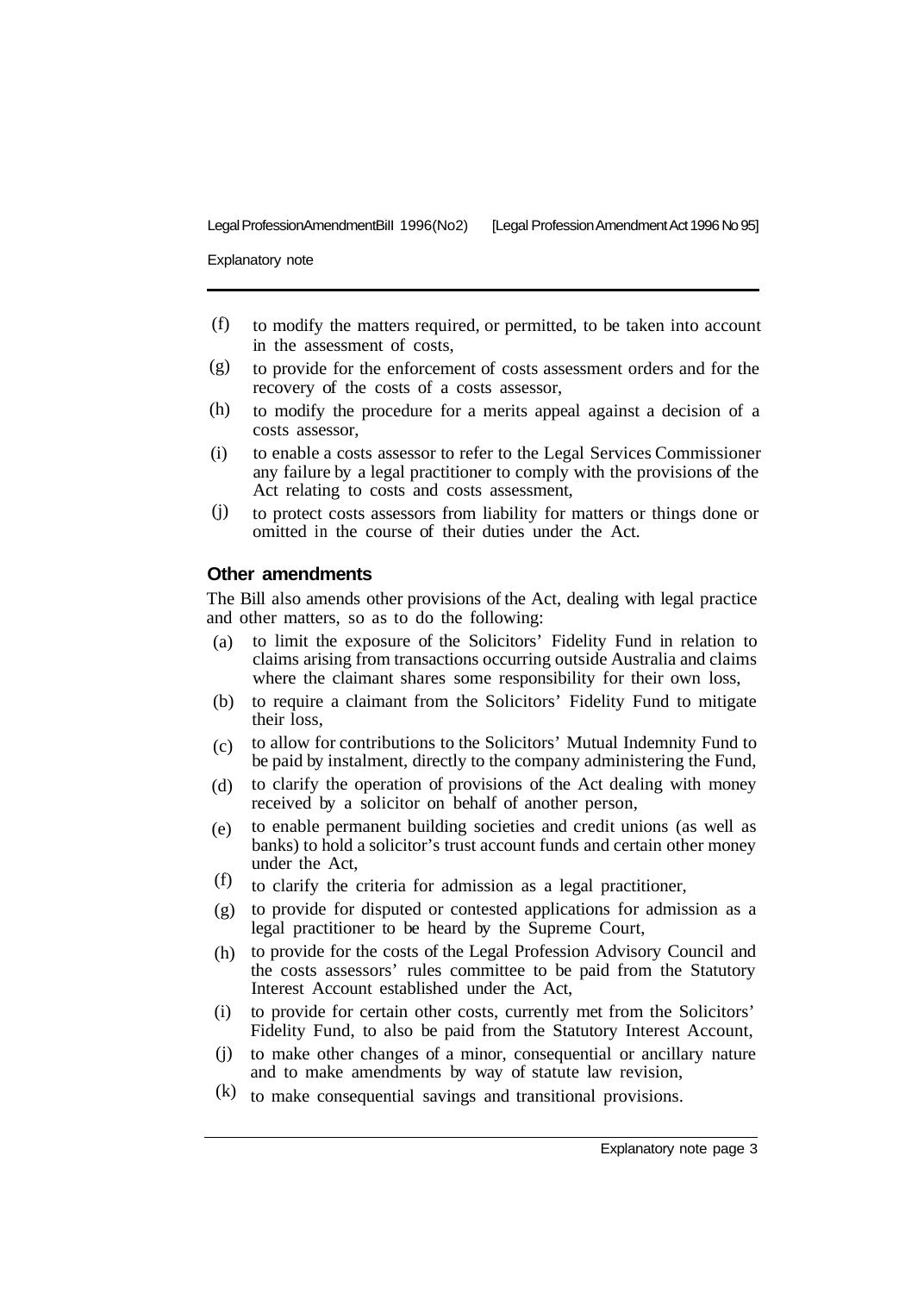Explanatory note

## Outline of provisions

**Clause 1** sets out the name (also called the short title) of the proposed Act.

**Clause 2** provides for the commencement of the proposed Act on a day or days to be appointed by proclamation.

**Clause 3** gives effect to the amendments to the *Legal Profession Act 1987*  set out in Schedules 1–5.

**Clause 4** gives effect to the amendments to the Acts set out in Schedule 6.

## **Schedules**

#### **Schedule 1 Amendments relating to complaints and discipline**

#### **Handling of complaints against legal practitioners**

Part 10 of the *Legal Profession Act 1987* provides a scheme for the making of complaints against legal practitioners, for the investigation of those complaints and for the taking of any necessary disciplinary action.

**Application to federal judicial officers.** Section 128 (Application of Part) is amended to make it clear that Part 10 does not apply to the conduct of a legal practitioner who is a federal judicial officer. (See Schedule 1 [l]) State judicial officers are already excluded from the operation of the Part.

**Dismissal of certain complaints.** Section 141 (Summary dismissal of complaints) is amended so as to empower the Legal Services Commissioner to summarily dismiss a complaint (that is, to dismiss the complaint without referring it to the appropriate professional Council for investigation) if the complaint is misconceived or lacking in substance. (See Schedule 1 [2])

#### **Mediation of complaints**

Division 4 of Part 10 of the *Legal Profession Act 1987* presently provides for the mediation of consumer disputes (defined as disputes between a client and a legal practitioner in which the client seeks redress or remedy by making a complaint under Part 10)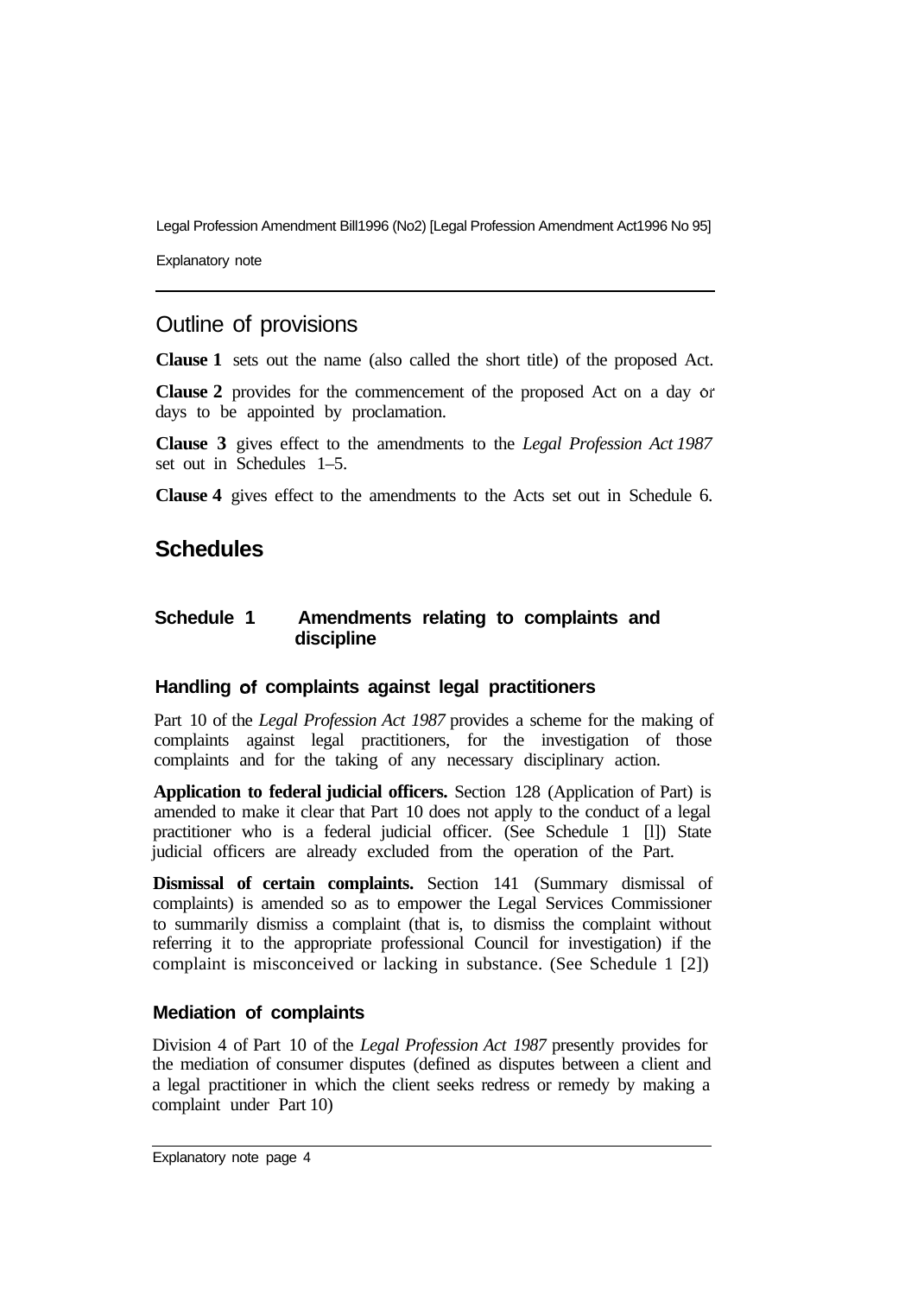Explanatory note

**Rights of persons who are not clients.** At present, the Act allows any person to make a complaint about the conduct of a legal practitioner, and in some cases complaints by non-clients will involve a claim for compensation that might be suitable for mediation. Section 143, which sets out what disputes are suitable for mediation, is amended so that mediation will be available in respect of any complaint in which the complainant seeks redress or remedy. (See Schedule 1 [3])

#### **Complaints concerning both a barrister and a solicitor**

Sometimes, the same set of circumstances may give rise to a complaint against both a solicitor and barrister. At present, such complaints are investigated separately by the Law Society Council and the Bar Council. They are heard separately by the Legal Services Tribunal, with differently constituted membership.

**Consultation and cooperation.** Section 148, which provides for the investigation of complaints by Councils, is amended so as to allow the two Councils to consult and cooperate in relation to such complaints. (See Schedule 1 [4])

**Composition of Legal Services Tribunal.** Section 163 (Composition of Tribunal) is amended so as to provide that such complaints will be heard by a Tribunal composed of one of its solicitor members, one of its barrister members and one of its lay members. (See Schedule 1 [11])

**Joinder of informations.** Section 167 (Institution of proceedings and hearings) empowers the Tribunal to order the joinder of any 2 informations against the same or different legal practitioners. That section is amended so as to create a discretion for the Tribunal to order a joint hearing where one or more complaints have been referred against a solicitor and a barrister and all complaints arise from the same or closely related facts. (See Schedule 1 [ [13])

#### **Duties of legal practitioners in investigations**

**Obligation to assist and cooperate.** At present, legal practitioners can be required to provide assistance to and cooperate with the Legal Services Commissioner and the Councils for the purposes of the investigation of a complaint. That obligation only applies to the legal practitioner the subject of the complaint. Section 152, which sets out the powers of the Councils and the Commissioner when investigating a complaint, is amended so as to confer power to require any legal practitioner to assist in, and cooperate with, an investigation. (See Schedule 1 [5])

**Consequences of misleading or obstructing investigation.** Section 152 is also amended so as to provide that a legal practitioner who wilfully misleads or obstructs an investigation is capable of being found to have engaged in professional misconduct. (Schedule 1 [6])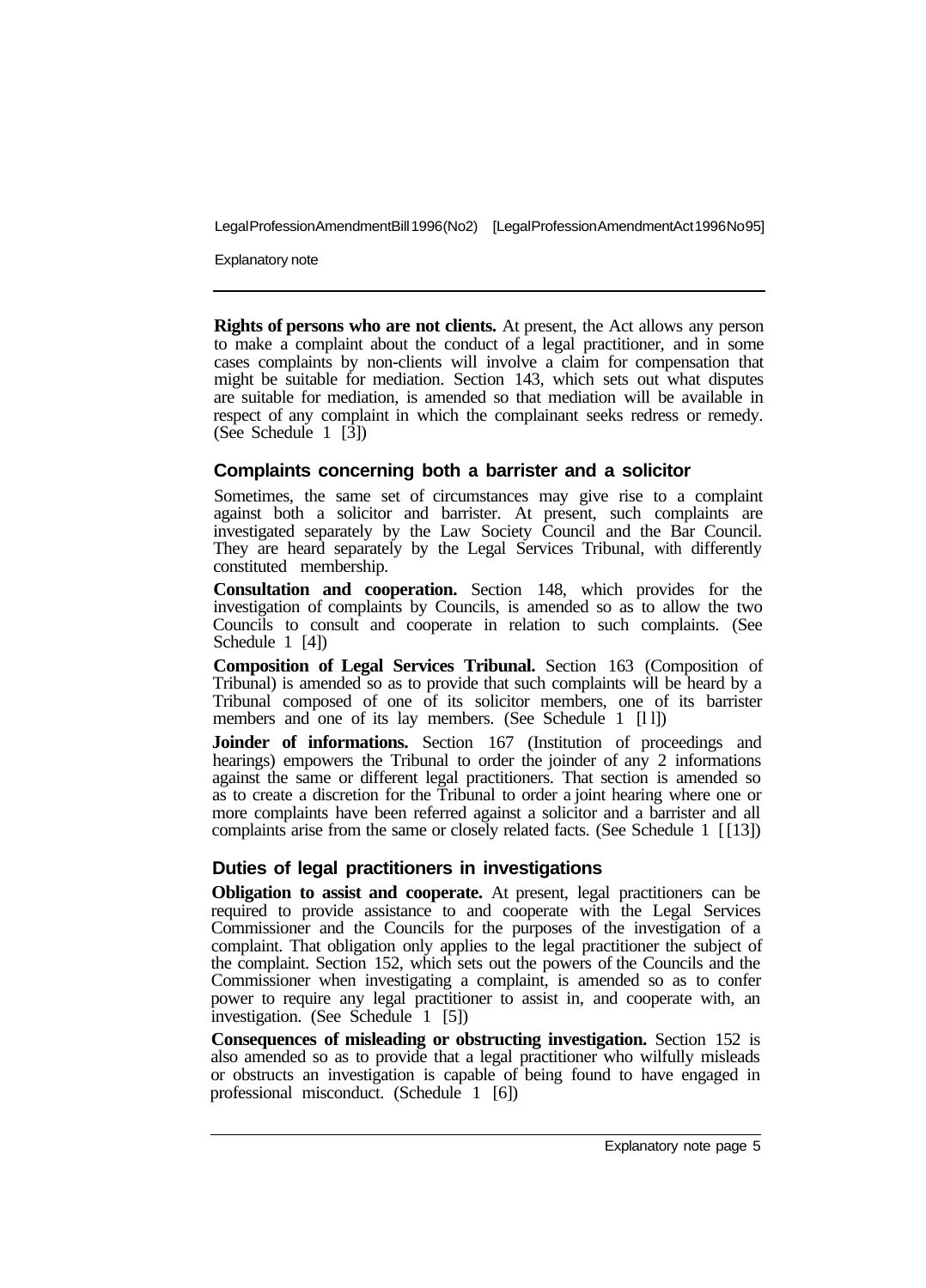Explanatory note

#### **Dealing with allegations raised in information to Tribunal**

At present, proceedings may be instituted in the Legal Services Tribunal with respect to a complaint against a legal practitioner by an information laid by the appropriate Council or by the Legal Services Commissioner. There is some concern that this requires the whole of the complaint to be referred, and does not allow the omission of matters from the complaint, or the inclusion of any relevant matters that come to the attention of a Council or the Commissioner. The proposed amendments clarify this matter.

**Complaints may be particularised.** Section 167 (Institution of proceedings and hearings) is amended so that the Tribunal is required to conduct a hearing into each allegation raised in the information laid by a Council or the Commissioner (rather than into the complaint itself). (See Schedule 1 [12]. Schedule 1 [9] and [10] are consequential on that amendment.)

**Review of such decisions.** Section 158 (Application for review) is amended so as to provide a complainant with a right to have a decision to omit matters from a complaint reviewed. (See Schedule 1 [7]. Schedule 1 [8] is consequential on that amendment.)

**Variation of Complaint by Tribunal.** A new section is inserted so as to empower the Legal Services Tribunal to vary an information having regard to developments in the course of the hearing or to any other matter. (See Schedule 1 [14])

#### **Protection from liability and competence of certain witnesses**

**Immunity of consultants.** At present, section 171Q provides protection from liability for acts done in good faith for the purposes of the administration of Part 10 (Complaints and discipline). That section is amended so as to extend the protection to certain consultants engaged by the Commissioner and to certain other persons. (See Schedule 1 [15])

**Admissibility of evidence.** At present, section 171R provides that a person who is afforded protection from liability by section 17 IQ is neither competent nor compellable, in any legal proceedings, to give evidence or produce documents in respect of the matter in which the person was involved in the administration of Part 10. That section specifically precludes the admission of such evidence in proceedings before the Tribunal. The section is amended so as to ensure that evidence collected in the course of an investigation can be adduced in proceedings, including proceedings before the Tribunal. (See Schedule 1 [16])

Explanatory note page 6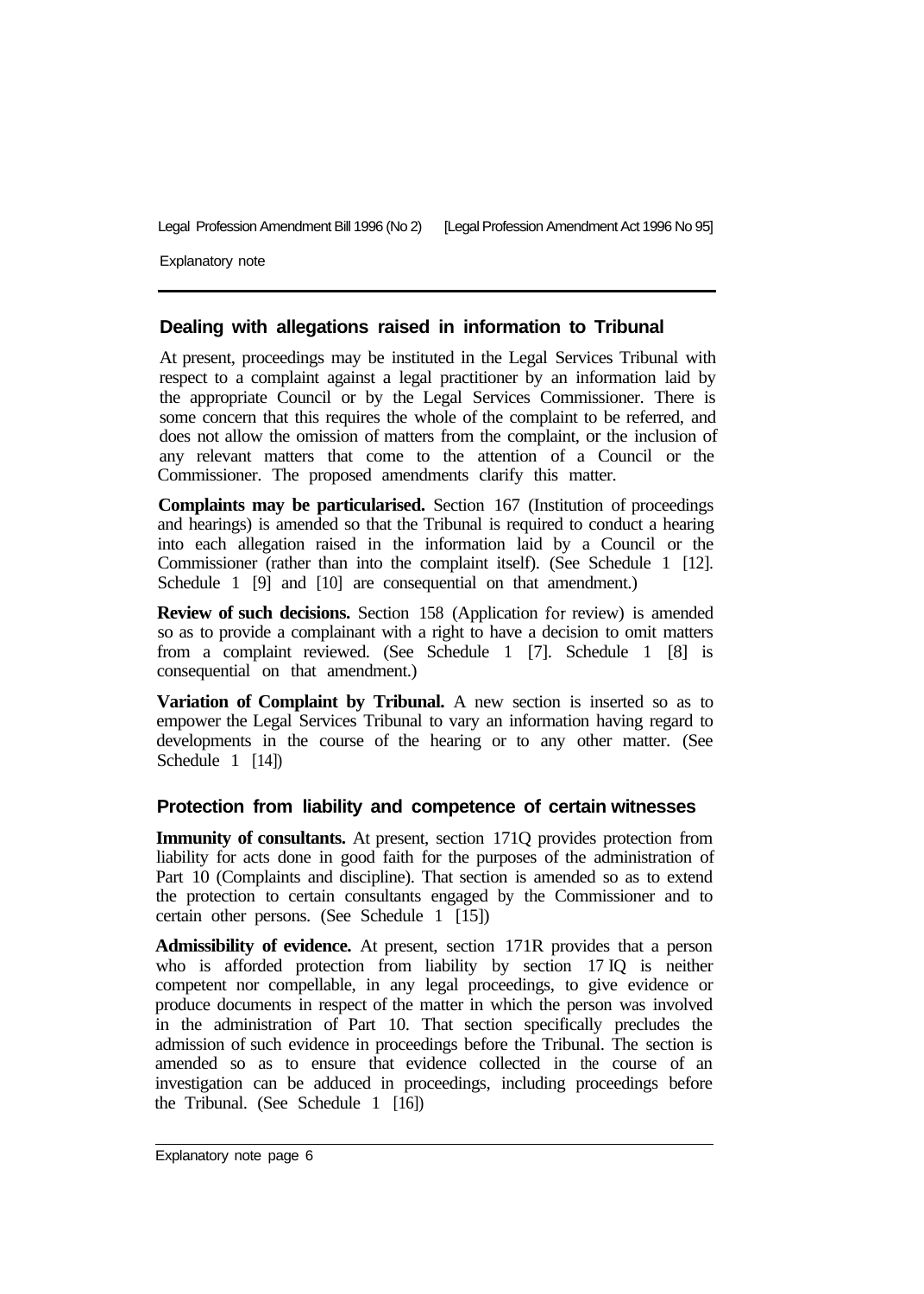Explanatory note

#### **Schedule 2 Amendments relating to legal fees and other costs**

#### **Application of Part 11**

Part **11** of the *Legal Profession Act 1987* deals with legal fees and other costs. The Part creates obligations to disclose certain matters relating to costs, deals with costs agreements and provides for the assessment of costs.

**Cross-vested matters.** A new section is inserted to allow for the regulations to make provision for the application of the fees and costs regime in Part 11 to cross-vested matters, that is, to matters initiated in one jurisdiction and transferred to the Supreme Court of New South Wales under the cross-vesting legislation. (See Schedule 2 [1]) legislation. (See Schedule 2 [l])

#### **Costs fixed by regulations**

Section 196 empowers the Governor to make regulations fixing certain costs. The amounts fixed for matters that are not legal services may be taken into account by a costs assessor in assessing costs.

**Fixing of certain costs.** Section 196 is amended so as to confer power to fix all costs payable for enforcement of a judgment and to allow for the fixing of costs in relation to probate and the administration of estates. (See Schedule 2 [2]) A consequential amendment is made to section 208O, which provides that when costs are fixed by the regulations any assessment of costs has to be made in accordance with the regulations. (See Schedule 2 [18])

#### **Costs assessments**

Division 6 of Part 11 of the *Legal Profession Act I987* provides for the assessment of costs.

**Mediation of applications for costs assessment.** At present, section 205 imposes a duty on the proper officer of the Supreme Court, when receiving an application for costs assessment, to have regard to whether the parties have attempted mediation. That section is repealed. (See Schedule  $\overline{2}$  [4]) Instead, section 203 is amended so as to require an applicant to state in an application for assessment that there is no reasonable prospect of settlement of the complaint by mediation. (See Schedule 2 [3])

**Referral of matters to costs assessors.** Section 206 provides that the proper officer of the Supreme Court is to refer an application for assessment of costs to a costs assessor. That section is amended so as to empower the proper officer to recall an application for costs assessment from a costs assessor to whom it has been referred. This can only be done if the proper officer is satisfied that it would be inappropriate for the costs assessor to continue to deal with the application. (See Schedule 2 [5])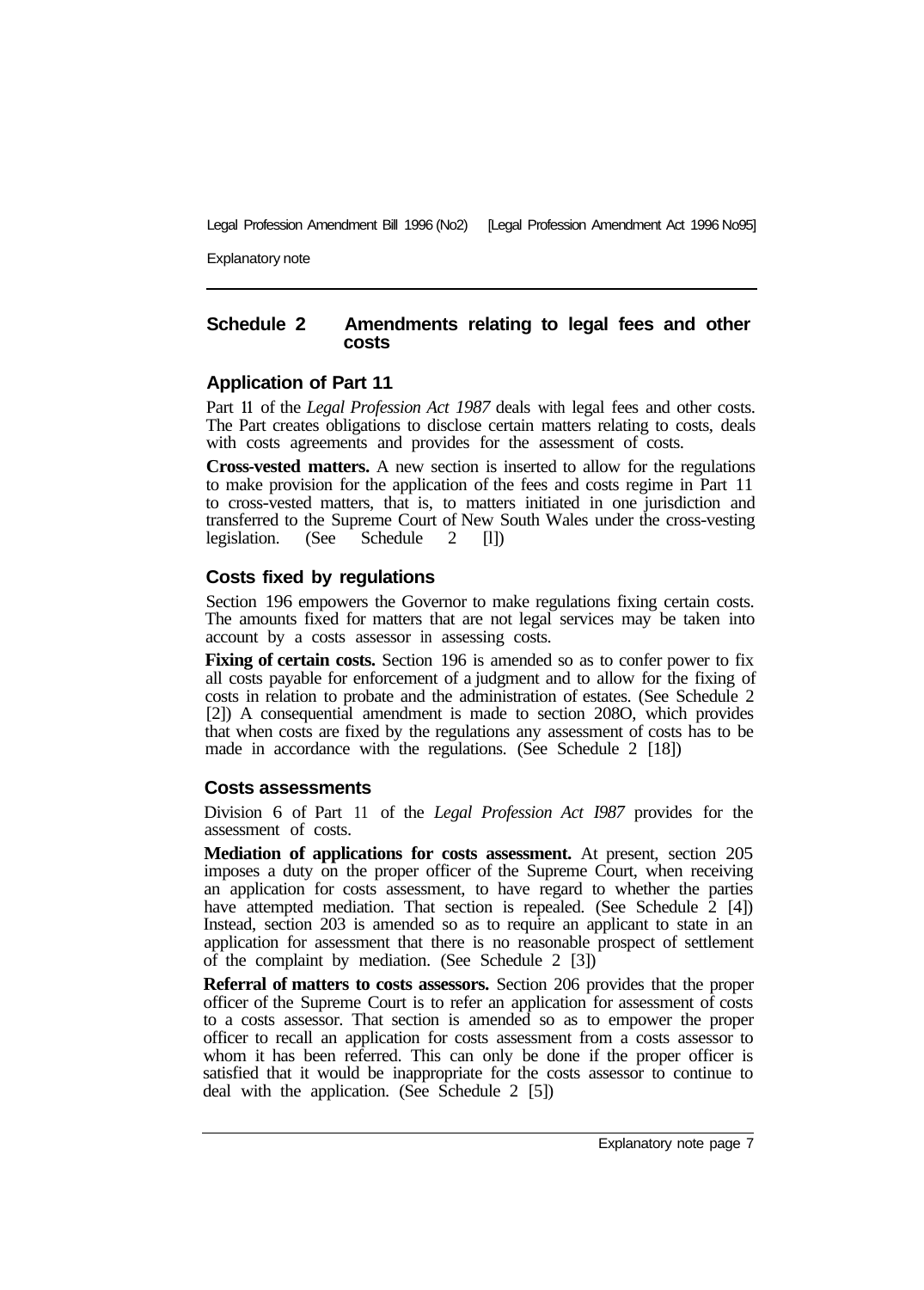Explanatory note

**Power to obtain documents or further particulars.** Section 207 provides for the issue of a notice to produce documents or provide certain particulars in respect of the matter. That section is amended so that such a notice can be given to any person (that is, the power to require production of documents or the giving of further particulars will no longer be limited to legal practitioners or clients concerned with the application). (See Schedule 2 [6])

**Consequences of failure to comply.** At present, section 207 (5) (b) provides that a failure to comply with such a notice is to be dealt with in accordance with the rules of the Supreme Court. That provision is omitted. Instead, the costs assessor may decline to deal with the application if such a notice has not been complied with. (See Schedule 2 [7])

**Procedure for assessments.** Section 208F, which deals with the assessment of costs ordered by a court or tribunal, is amended so as to require a costs assessor, when considering an application relating to a bill of costs, to have regard to the operation of the rules of the court or tribunal making the order for costs. (See Schedule 2 [8])

**Recovery of costs of costs assessments.** Section 208F provides that the costs assessed are to include the costs of the assessment. The section provides that the costs of a costs assessor are to be paid to the proper officer of the Supreme Court. Section 208F is amended so that the costs of the parties to an assessment are included in those costs of assessment that are recoverable. (See Schedule 2 [9])

**Effect of costs agreements.** At present, section 208H provides that a costs assessor is not to have regard to a costs agreement in assessing party/party costs. That section is amended so as to make it clear that a costs assessor is not prohibited from having access to a costs agreement, only from allowing it to influence an assessment. (See Schedule 2 [l l])

**Certificates of determination.** Section 208J provides for the issue of a certificate of determination, setting out the determination of a costs assessor. That section is amended to make it clear that the costs incurred by a costs assessor are not included in a Certificate of determination (See Schedule 2 [14]) and that no further action is required for the enforcement of the amount of costs (See Schedule 2 [13]). Also, the section is amended to provide for the issue of more than one certificate in relation to a costs assessment. This would permit a certificate to be issued in respect of that part of the costs that are agreed to, allowing the costs assessor to continue the assessment in respect of the disputed costs only. A further certificate could be issued in respect of such costs. (See Schedule 2 [12])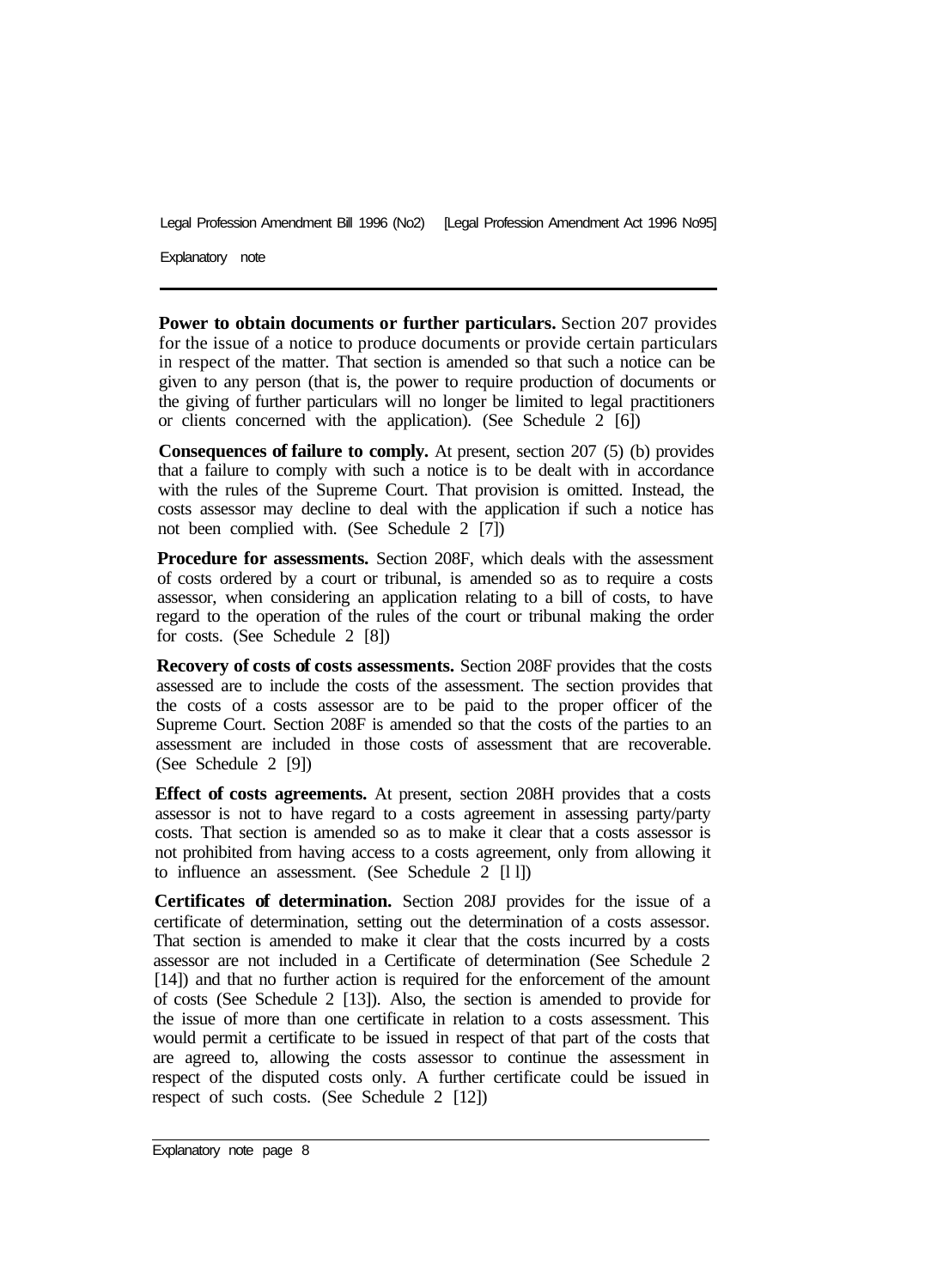Explanatory note

**Enforcement of costs of costs assessments.** A new section is inserted, giving the proper officer of the Supreme Court the power to take action to enforce an assessment order in relation to the costs of the assessment. This is done by way of the issue of a certificate by the costs assessor, in a similar manner to that provided for in section 208J. (See Schedule 2 [15]. Schedule 2 [10] inserts a note to that effect.) Such a certificate can only be issued where a party is otherwise liable to pay the costs of a costs assessor.

**Determinations on appeal.** Section 208L provides for appeals to the Supreme Court against decisions of costs assessors as to a matter of law. The Court is empowered to remit a decision on the question to the costs assessor and to order the costs assessor to re-determine the application. Fresh evidence may be heard on that re-determination. Section 208M provides for appeals on the merits of the case, but only by leave of the Supreme Court. Such appeals are by way of a re-hearing, and the Supreme Court is not empowered to remit the decision to the costs assessor. The procedure for merits appeals is amended so as to allow the appeal court or tribunal to make a determination that, in the opinion of the court or tribunal, should have been made by the costs assessor. (See Schedule 2 [16])

**Parties to appeal against costs assessment.** A further amendment clarifies that a costs assessor is not automatically a party to any appeal against a decision or determination made as part of his or her assessment. (See Schedule 2 [17])

**Notice of appeals.** Provision is made for the proper officer of the Supreme Court to be notified of all appeals against decisions or determinations of a costs assessor. (See Schedule 2 [17])

**Conduct of legal practitioners in costs assessments.** The costs assessment scheme set out in Part 11 of the Act may lead to a matter being referred to the Legal Services Commissioner. At present, a costs assessor may refer to the Commissioner any grossly excessive amounts of costs or any deliberate misrepresentations as to costs.

Section 208Q (Referral of misconduct to Commissioner) is amended so as to empower a costs assessor to refer to the Commissioner any failure by a legal practitioner to comply with a notice issued under section 207 or with any other provision of Part 11. (See Schedule 2 [19]) Failure by a legal practitioner to comply with a notice under section 207 is, by virtue of section 207 (6), professional misconduct.

**Liability of costs assessors.** A new section is inserted to provide for costs assessors to be protected from liability for acts done in good faith for the purposes of carrying out duties under Part 11 (Legal fees and other costs). (See Schedule 2 [20])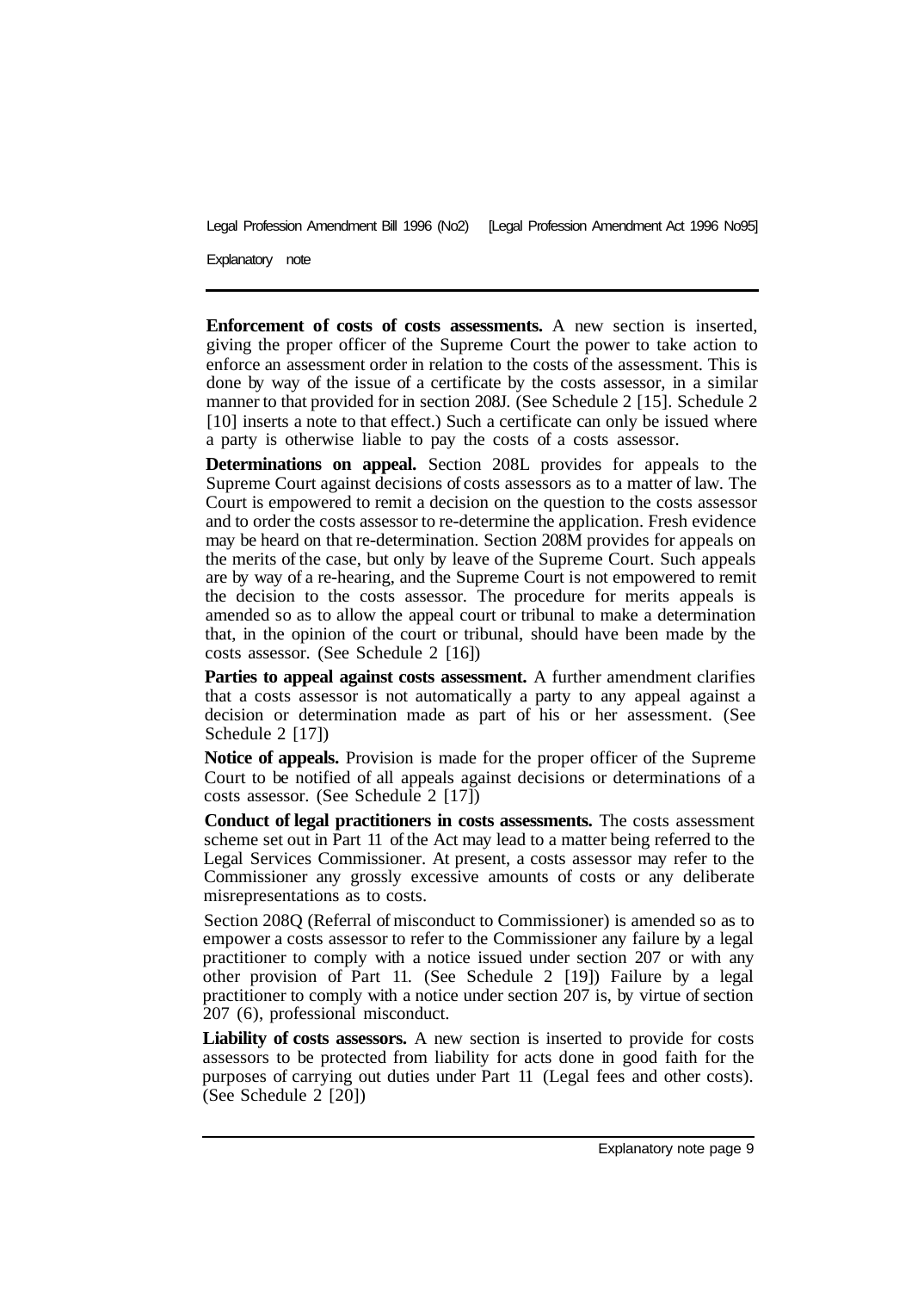Explanatory note

#### **Schedule 3 Amendments relating to Solicitors' Fidelity Fund**

The Solicitors' Fidelity Fund is constituted under Part 7 of the *Legal Profession Act 1987.* It is made up of contributions and levies from practising solicitors, and also from interest received on solicitors' trust accounts. The Fund is used to provide compensation for persons who suffer a pecuniary loss as a result of certain dishonest conduct of a solicitor.

**Refunds to retiring practitioners.** Section 76 (Contributions) is amended to provide for a partial refund of Fidelity Fund contributions to solicitors who retire during the relevant practising certificate year. (See Schedule 3 [1])

**Disallowance of claims against the Fidelity Fund.** Section 80 sets out what happens when a claim is made against the Fidelity Fund. That section is amended (see Schedule 3 [2]) so as to allow the Law Society Council a discretion to wholly or partly disallow a claim against the Fidelity Fund where:

- the claim relates to money or valuable property received by or entrusted to a solicitor outside Australia or is otherwise unconnected with practice as a New South Wales solicitor in Australia, or
- the claimant knowingly assisted in or contributed to the loss, or
- the claimant's own negligence contributed to the loss, or
- the claimant knew or must have known that the conduct of the transaction with the solicitor was illegal, or
- proper and usual records were not brought into existence (or were destroyed).

**Mitigation of loss.** Section 80A (Reduction of claim) is inserted. That section has the effect of requiring a claimant to take action to mitigate their loss. (See Schedule 3 [3]) A right to appeal is provided against the operation of that requirement. (See Schedule 3 [4])

### **Schedule 4 Amendments relating to legal practice**

**Contributions to Solicitors' Mutual Indemnity Fund.** At present, the Law Society is prevented from issuing a practising certificate to an insurable solicitor unless the solicitor's application for the practising certificate is accompanied by an application for an approved policy of indemnity insurance and by the premium payable under the policy. That is, the premiums are payable only in a lump sum, and are payable only to the Law Society Council. Section 41 is amended so as to remove the obligation that a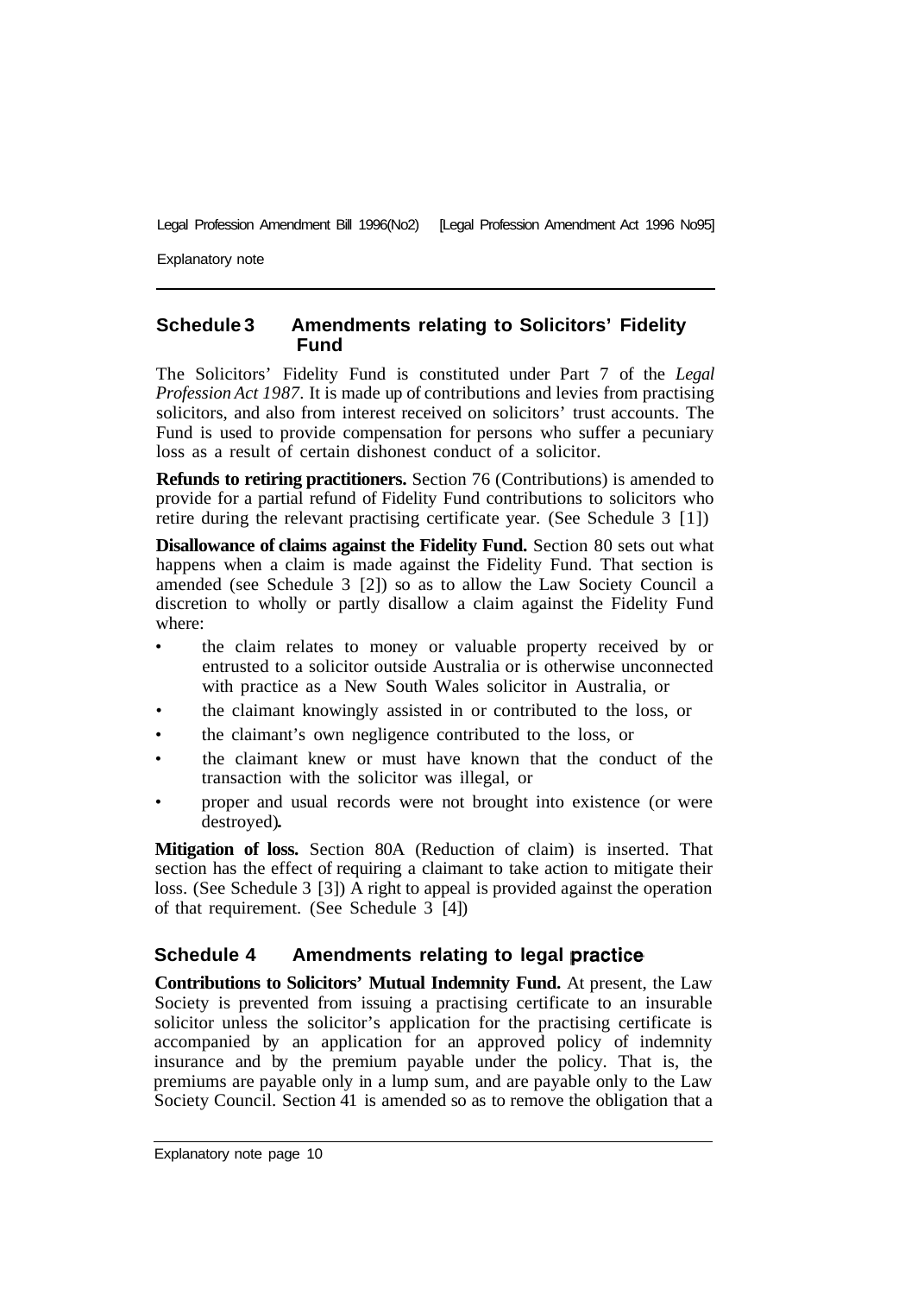Explanatory note

practising certificate be accompanied by an insurance policy and the insurance premium. (See Schedule 4 [l] and [2]) Instead, before issuing a practising certificate, the Law Society Council will have to be satisfied that the company administering the Solicitors' Mutual Indemnity Fund has received the contribution payable by the solicitor.

Payment of insurance premiums from the Indemnity Fund. Section 44 (Payments from the Indemnity Fund) is amended to make clear that the payment of premiums for insurance may be made out of the Indemnity Fund. (See Schedule 4 [3])

**Payment of contributions.** Section 45 (Contributions) is amended so as to provide for the payment of contributions directly to the company administering the Solicitors' Mutual Indemnity Fund. Those contributions may be paid by instalments. (See Schedule 4 [4])

Failure to pay contributions. Section 47 is amended so as to make it clear that the failure to pay an instalment of a contribution will lead to the suspension of the solicitor's practising certificate. (See Schedule 4 [5]) This gives rise to the possibility of the appointment of a receiver. (See Schedule 4 [7])

**Money received by solicitors.** At present, section 61 (2) requires money received by a solicitor on behalf of another person to be disbursed as directed by the person on whose behalf it is held. Section 61 is replaced with a plainer provision. (See Schedule 4 [6]) The substituted section 61 clarifies the operation of the present provision of the Act dealing with the handling of money received by a solicitor on behalf of another person. In particular, the amendment imports from the regulations a provision about "money in transit". The object of the substitution of section 61 is to clarify the distinction between trust money, controlled money and money in transit.

**Operation of irrevocable authority.** The obligation that money be disbursed as directed is retained in the substituted section 61. However, in some cases a client might instruct a solicitor to pay money to a third party in circumstances where, at law, an irrevocable authority arises. The solicitor is under an obligation to that third party. If the client were to withdraw the instructions, the solicitor may find a conflict between the obligation of the solicitor under the Act (to disburse the money as directed by the client) and the duty owed by the solicitor at common law (to comply with an irrevocable authority to pay the money to a third party). The substituted section clarifies that the statutory rule does not operate to affect any irrevocable authority at common law.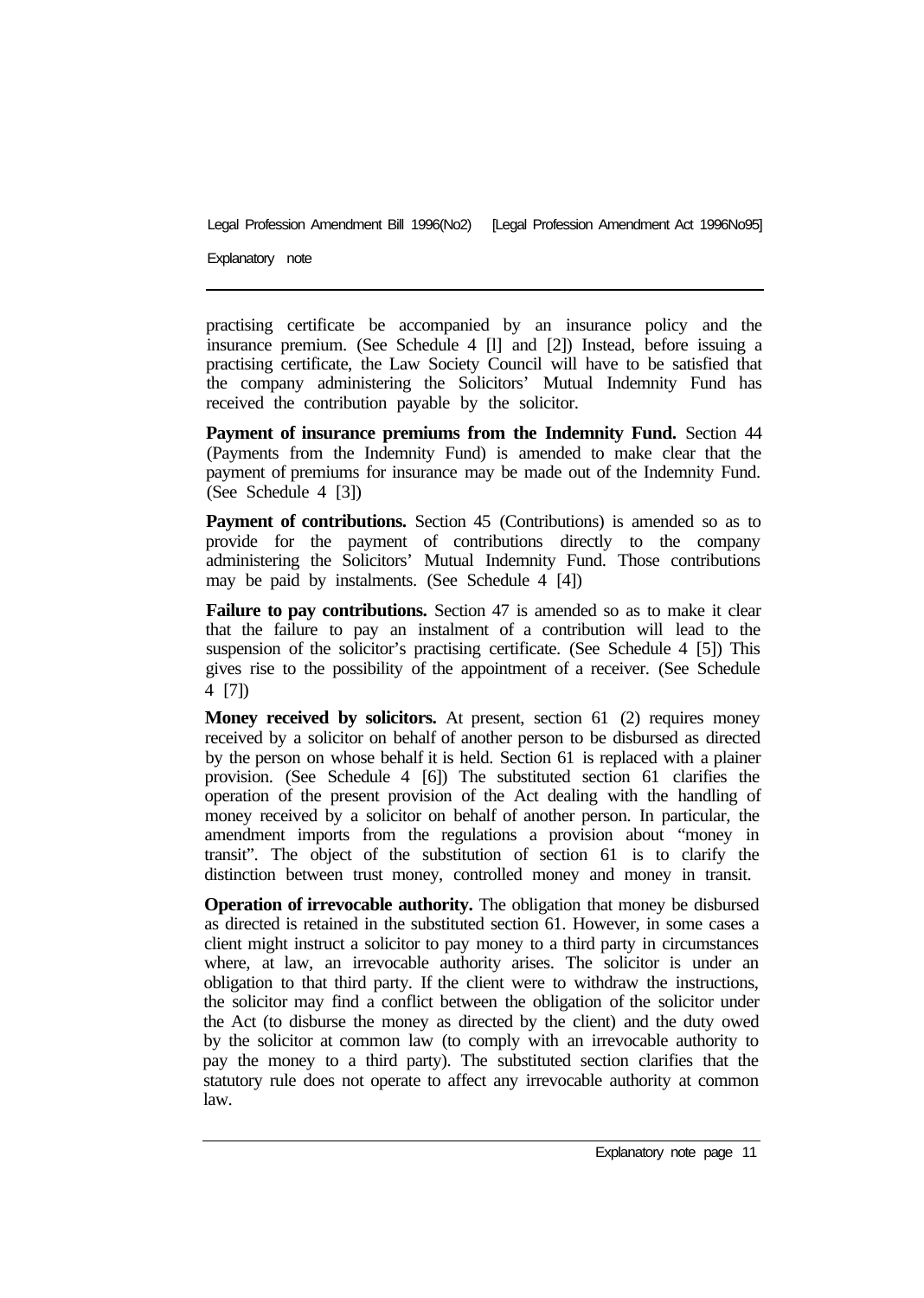Explanatory note

#### **Schedule 5 Miscellaneous amendments**

#### **Financial organisations**

At present, the *Legal Profession Act 1987* discriminates between financial organisations, in favour of banks. For instance, section 61 presently requires all money received by a solicitor on behalf of another person to be paid to the credit of a general trust account at a bank in New South Wales (unless the person on whose behalf the money is received otherwise directs). The proposed amendments made to section 61 of the Act by Schedule 4 [6] (among other things) allow such trust accounts to be kept with a bank, building society or credit union. The Act is amended in various other ways to remove similar discrimination.

**Deposits.** Section 64 (Deposit of trust funds with Law Society) is amended to allow money deposited with the Law Society to be kept with a building society or credit union, as well as a bank. (See Schedule 5 [15]) Similarly, section 67, which sets up the Statutory Interest Account, is amended so as to allow that account to be kept with a building society or credit union. (See Schedule 5 [17])

**Consequential amendments.** Certain other provisions are amended so as to allow money to be deposited in building societies or credit unions as well as banks, and to make consequential amendments. (See Schedule 5 [2], [12], [13], [16], [20], [21], [23]-[27]) The definition of *bank* is omitted, as that term is defined in the *Interpretation Act 1987.* (See Schedule 5 [l])

#### **Admission of legal practitioners**

At present, the Supreme Court is empowered to admit as a legal practitioner any person approved by the Legal Practitioners Admission Board as a suitable candidate for admission. That is, in addition to holding appropriate legal qualifications, a person must be suitable for admission (whether or not the person is of good fame and character is a relevant aspect of the person's suitability).

**Consideration of suitability of character.** The Admission Board is empowered to consider, and make declarations regarding, the character of an applicant, but is not specifically empowered to make declarations as to the suitability for admission of an applicant. Division 3 of Part 2 of the Act (Suitability of candidate for admission) is amended so as to ensure that the requirement as to suitability for admission is reflected in the Admission Board's early consideration of an applicant, and that an applicant has a right to appeal against a declaration that the applicant is not a suitable candidate for admission (on grounds other than the person's fame and character). (See Schedule 5 [3]-[6])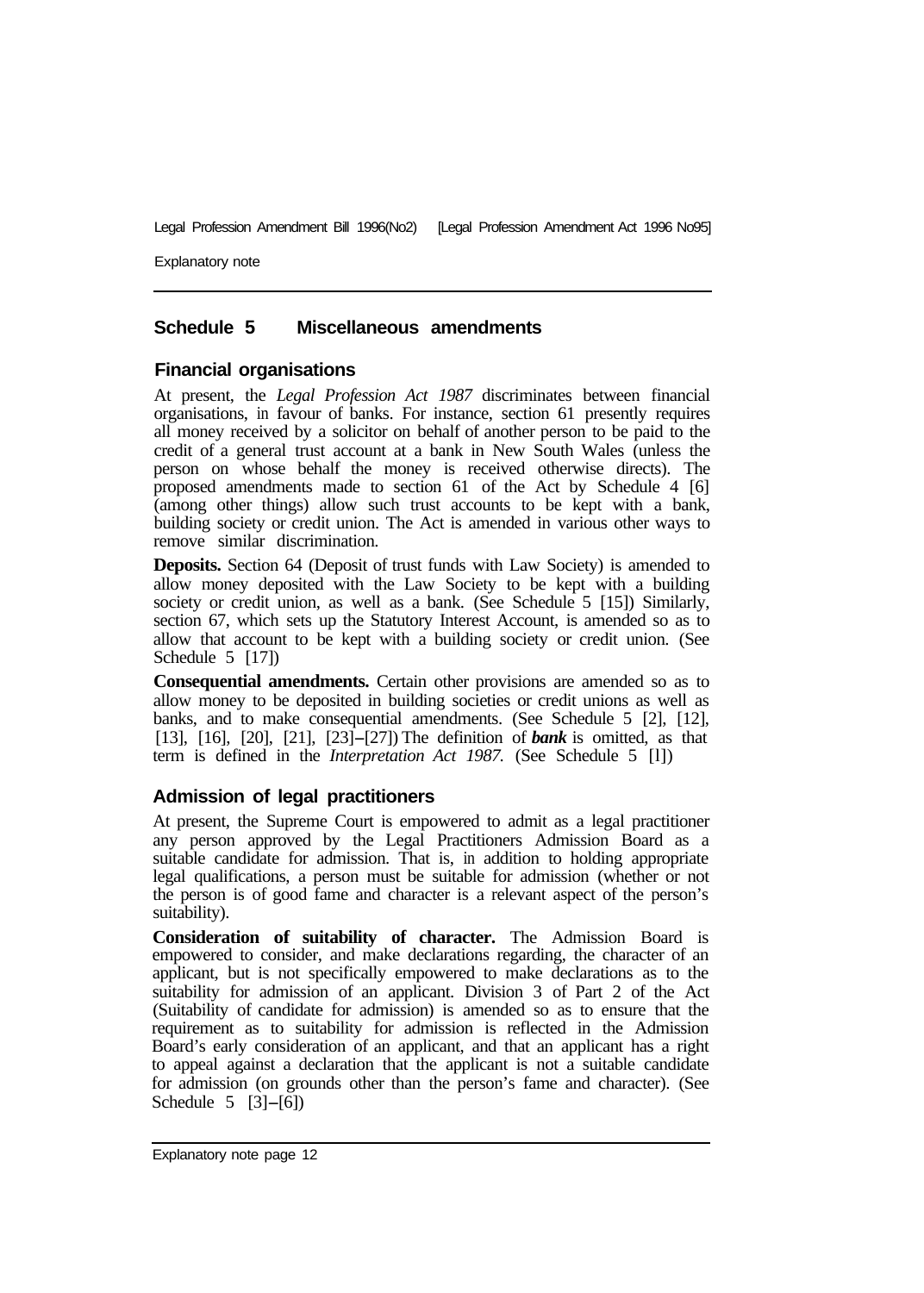Explanatory note

**Early consideration of character.** Section 13, which provides for early consideration of character, is amended so as to clarify that a person does not ever have to be a student-at-law in order to obtain an early consideration as to their suitability for admission. (See Schedule 5 [7])

**Referral of applications for admission to Supreme Court.** A new provision is inserted so that the Admission Board is empowered to refer any application for admission (in particular, any disputed or doubtful application) for determination by the Supreme Court. (See Schedule 5 [S]) An appeal lies to the Court of Appeal from any judgment or order of the Supreme Court (see section 101 of the *Supreme Court Act 1970).* 

**Effect of referral.** Some consequential amendments are made to support that right of referral. Section 15 is amended to provide that the declaration by the Supreme Court has a binding effect. (See Schedule 5 [9]) Section 16 is amended to provide for the representation of a Council (that is, the Bar Council or the Law Society Council) at an inquiry held into an application for admission by the Supreme Court, and for the representation of an applicant at such an inquiry. (See Schedule 5 [10] and [11])

#### **Payments from the Statutory Interest Account**

At present the Law Society is required to maintain an account with the name "Statutory Interest Account".

**Costs of Legal Profession Advisory Council.** A new section is inserted so as to provide for the costs incurred in respect of the Legal Profession Advisory Council to be paid from the Statutory Interest Account. (See Schedule 5 [14])

**Costs of costs assessors' rules committee.** Similarly, section 208R is amended so as to permit costs of the costs assessors' rules committee to be paid from the Statutory Interest Account. (See Schedule 5 [34])

**Costs of inspections and investigations.** Provision is made for the costs of inspections or investigations under section 55 to be paid from the Statutory Interest Account rather than from the Fidelity Fund. (See Schedule *5* [22])

**Expenses of management.** Section 114F (Manager may be reimbursed for damages) and section l 14G (Payment of expenses of management) are also amended to provide for the expenses of the management of a solicitor's practice to be paid from the Statutory Interest Account rather than from the Fidelity Fund. (See Schedule 5 [28] and [29]) Section 114K is amended consequentially. (See Schedule l [30])

A consequential amendment is made to the provision setting up the Statutory Interest Account to reflect those changes. (See Schedule 5 [18])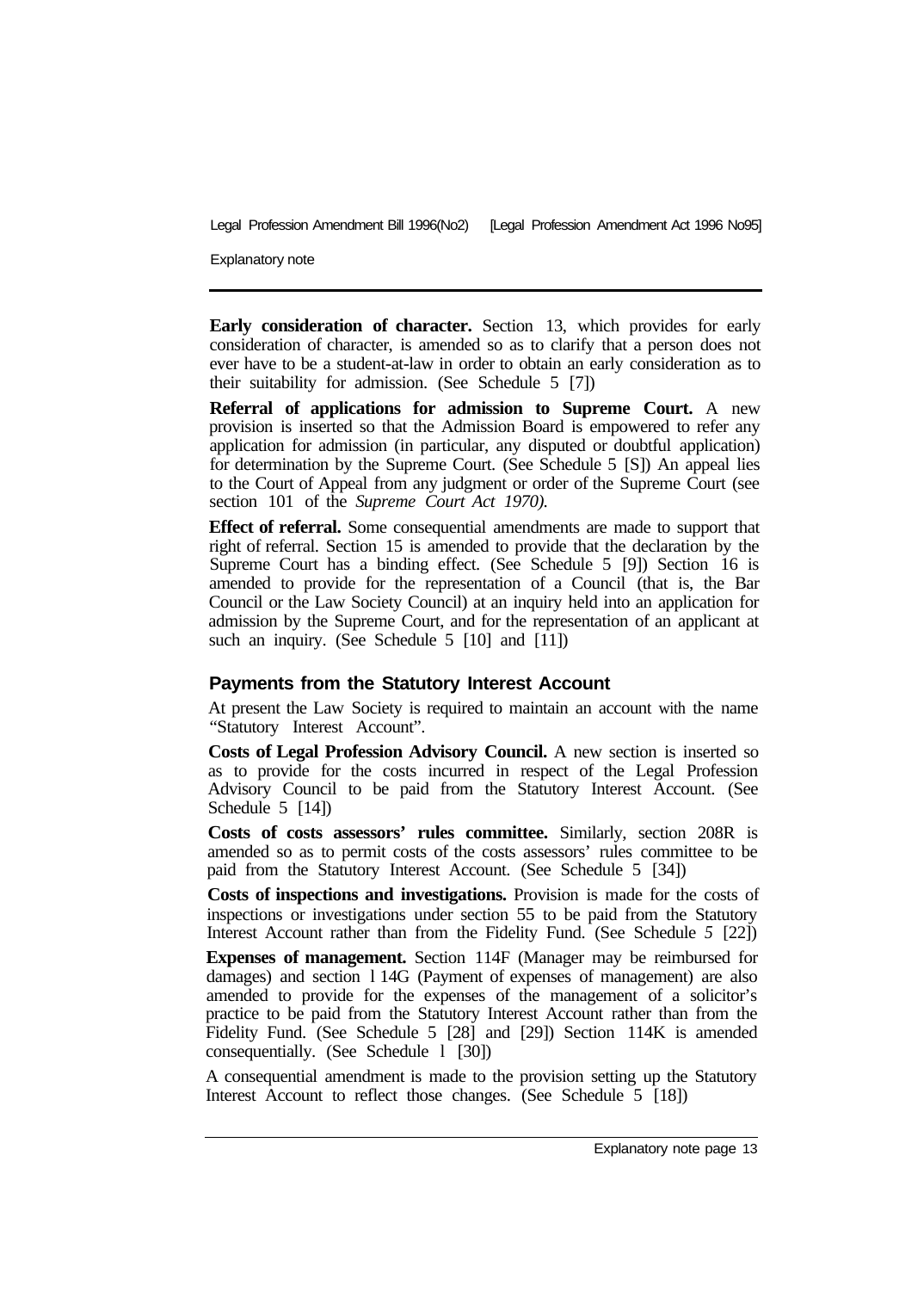Explanatory note

#### **Other amendments**

**Protection from liability.** Section 211 confers immunity from liability on certain people and bodies. That immunity relates to any thing done or suffered in good faith in the exercise, or purported exercise, of a function under the *Legal Profession Act 1987.* That section is amended to extend that immunity to include immunity from any liability arising from an omission. (See Schedule 5 [35])

**Saving of complaints against legal practitioners.** As a consequence of the enactment of the *Legal Profession Act 1987,* the *Legal Profession Transitional Regulation 1987* made specific provision for complaints relating to the professional misconduct of solicitors which occurred before 1 January 1988. Barristers were not subject to the analogous provisions of the *Legal Practitioners Act 1898* and no specific transitional provisions were made in respect of the professional misconduct of barristers occurring before 1 January 1988. The relevant savings provision is amended so as to clarify that the new provisions dealing with complaints against legal practitioners (substituted by the *Legal Profession Reform Act 1993)* apply to the conduct of barristers occurring before 1 January 1988. (See Schedule 5 [37])

**Statute law revision.** References to the Corporate Affairs Commission are updated to references to the Department of Fair Trading. (See Schedule 5 [31]-[33])

**Savings provisions.** Certain savings and transitional provisions, consequent on the enactment of the proposed Act, are inserted in Schedule 8 to the *Legal Profession Act 1987.* (See Schedule 5 [36] and [38])

#### **Schedule 6 Amendment of other Acts**

#### **Amendment of Defamation Act 1974**

Section 17J of the *Defamation Act 1974* provides a defence of absolute privilege in respect of the publication to or by the Professional Councils (the Bar Council and the Law Society Council) for the purpose of the making or referral of a cornplaint, or the investigation, hearing or review of a complaint under Part 10 of the *Legal Profession Act 1987.* The proposed amendments extend that privilege to a publication to or by the Bar Association and the Law Society or its members or to or by the staff of the Bar Association, the Law Society, the Bar Council or the Law Society Council or the staff of members of those bodies.

Explanatory note page 14